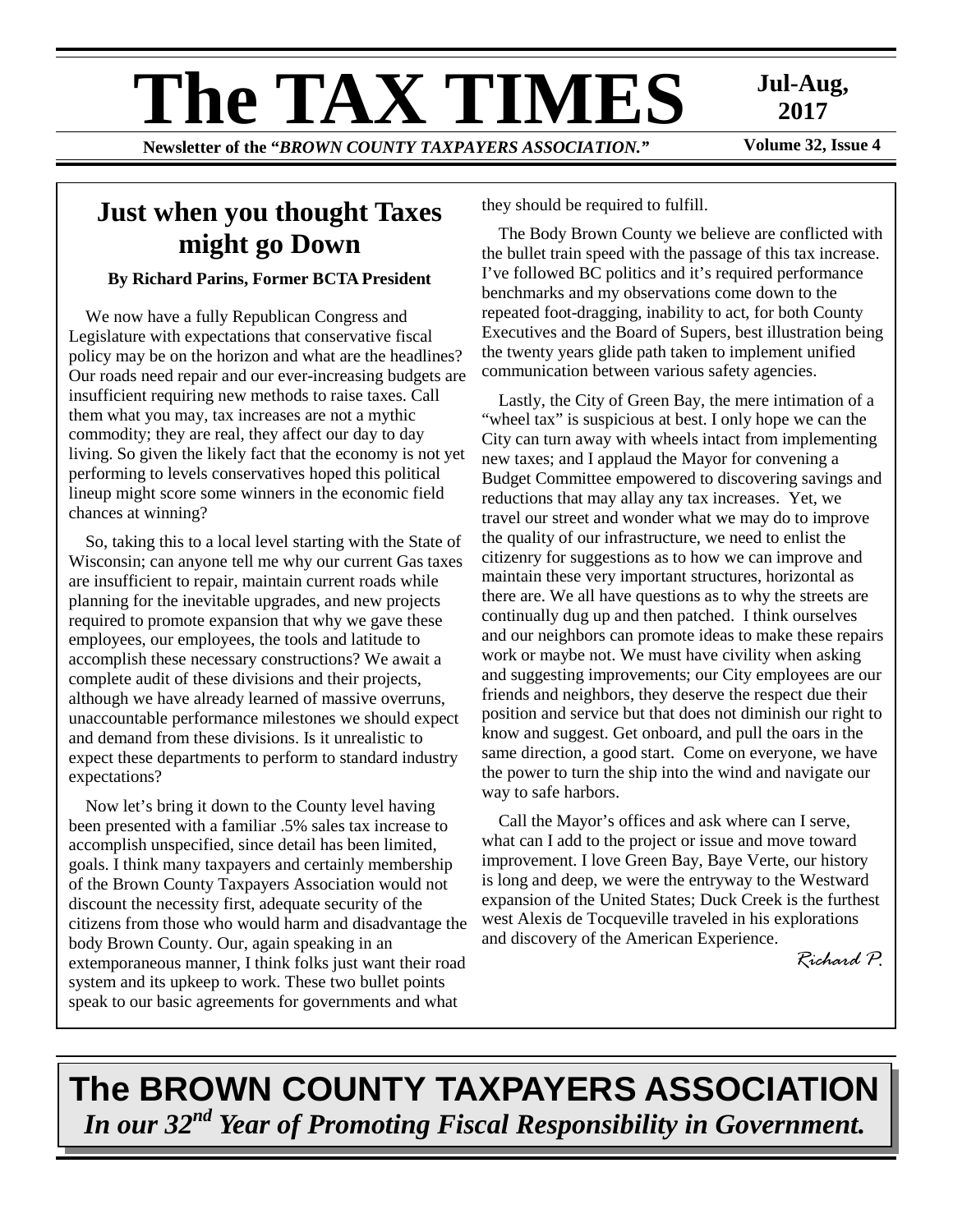# **May Meeting Notes**

Representative Macco Speaks About Tax Reform

John Macco,  $88<sup>th</sup>$  District Representative to the Assembly, spoke about the need for tax reform in Wisconsin*.* The 88th Assembly District includes most of eastern Brown County. Representative Macco is Chair of the Assembly Ways and Means Committee which handles almost all tax policy. He is also Vice-Chair of the Assembly Committee on Finance and Vice-Chair of the Joint Committee on Finance. He is one of four members of the unofficial "CPA Committee."

The GDP of the State of Wisconsin is \$294 billion, larger than many nations. State government spending amounts to about \$36 billion annually, about \$100 million per day. This is about \$500 per person per month or about \$6,000 per person annually. Collecting revenue to finance this spending is an ongoing challenge. He explained that our tax system subsidizes consumption and penalizes wealth creation.

Representative Macco pointed out that there are so many inconsistencies and exemptions in the Personal Property Tax that it is almost unworkable. Unfortunately, many municipalities are dependent on personal property tax collections. None of the \$53 million of 911 Service Fee collections actually go to 911 service.

From the six listening sessions he held recently, he learned that citizens are concerned with how to bring better tax reform to our state, how to give more flexibility to our teachers and schools and how to find sustainable funding for our transportation system.

The outcome of the Green Bay Public School District referendum was discussed. The BCTA opposed Question 1, which increasing the tax Levy by \$16.5 million for each of next 10 years for operational purposes. Rich Heidel stated that he has been in contact with State Senator Duey Strobel, who has introduced a family of bills to provide more transparency for school district referenda.

Representative Macco noted that 58 cents of each school dollar winds up in the classroom. In Wisconsin, we have 424 school districts in our 72 counties, requiring 424 superintendents and 424 sets of school management teams. In Brown County, we have eight individual school districts. Obviously, there are opportunities for consolidation and cost reduction without adversely affecting educational outcomes.

Dave Nelson - Secretary

## **Things That Make Us Wonder.**

Headlines questioning the verdicts in both the Monfils and Halbach murder cases have been making both local and national news for several years, while costing taxpayers a bundle in court costs and/ or false imprisonment expenses in the process. The defendants, and even Dr. Phil, who weighed in, certainly should know the truth and details of the crimes they were convicted of, and whether or not they were guilty, They will have to deal with our legal system to prove otherwise. It was reported that Avery's appeal efforts have already cost \$600,000, and is certainly occupying our court system. \* \* \* \* \*

Despite a generally strong economy, retailers seem to be struggling to survive. So they say anyway. Credit Suisse claims as many as 8,600 Malls could shut this year, while stores are complaining about competition from the internet. In some cases, the stores could be their own worst enemies. While investing heavily on inventory, they have cut their sales staff to reduce costs while relying more on advertising to bring in customers. That might the cause of the problem, While many people resent pushy sales help, but they do like someone to ask for help to find something they are looking for, and this is becoming more of a problem in even our finest stores. We realize that working in a retail store is not for everyone, but there are often plenty of applicants for job openings. Pay and benefits are minimal and the hours are long. You can count on more changes in the way we shop if the minimum wage is increased to \$15.

*(Continued on page 3)*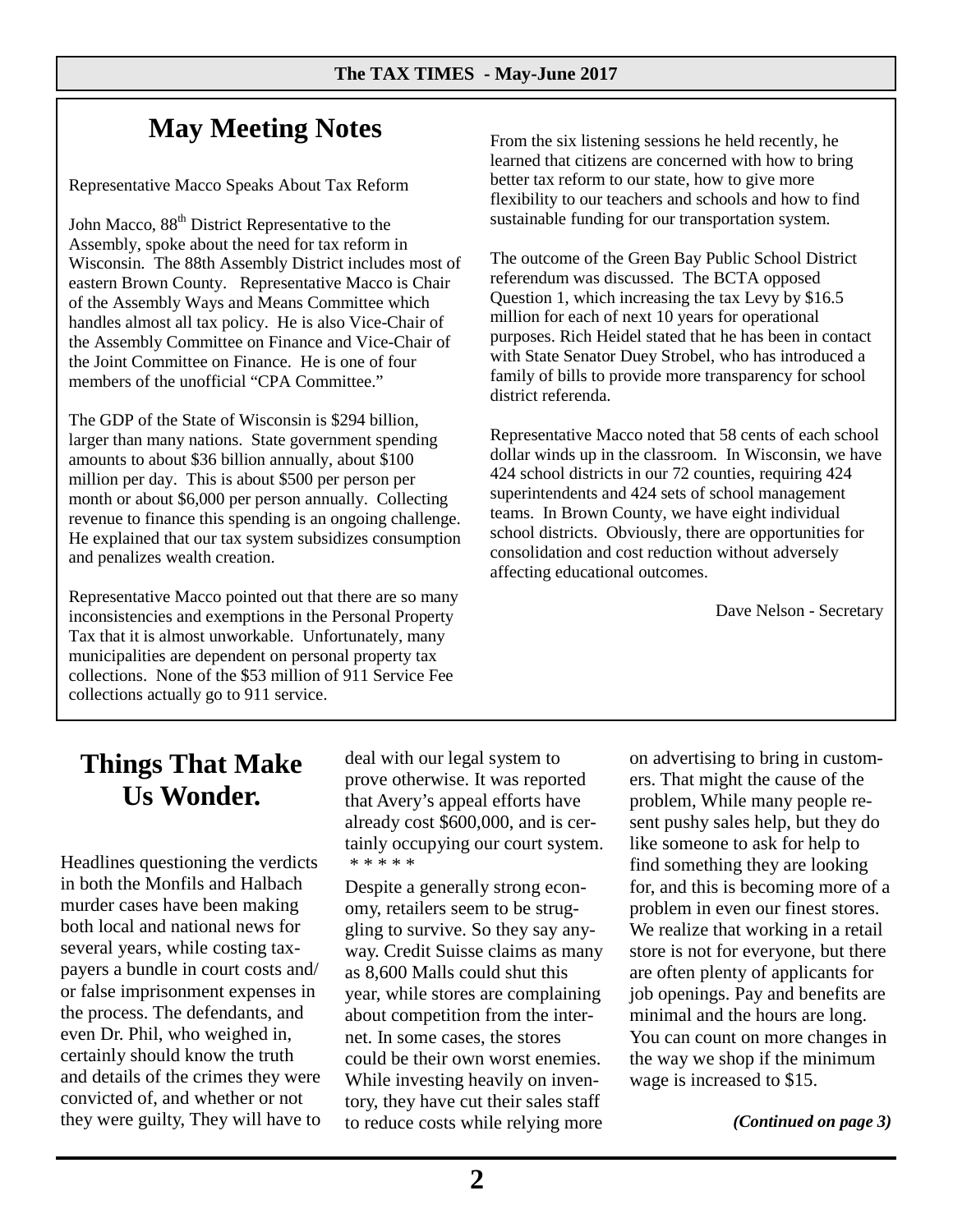# **June Meeting Notes**

Wisconsin Media Check Presentation to the BCTA

Attorney Will McKinley, president of Wisconsin Media Check Foundation, explained the history and mission of his organization.

Wisconsin Media Check Foundation, Inc. (WMCF) is a 501(c)(3) non-profit organization dedicated to identifying and documenting instances of media bias in local news reports. Its mission is to serve the public by holding the local media accountable. Its website is www.wismediacheck.com.

When WMCF editors observe a consistent pattern of bias, they will publish the biased report with their own analysis of why the news story is biased. The story will be tagged with the type(s) of bias along with their analysis, thereby educating both the public and the media about biased reporting.

 The other component of WMCF's mission is public outreach, speaking to interested groups such as the BCTA, and holding forums to enlighten groups about the effects of media bias. Periodically, WMCF holds forums in its Bias Symposium Series to let public figures who have been demonized by media bias to relate their experiences. Two public figures who have been featured at individual forums are Wisconsin Supreme Court Justices David Prosser and Rebecca Bradley. Justice Prosser was plagued by unsubstantiated reports that he had attempted to choke another justice in chambers.

Justice Rebecca Bradley was harassed during her reelection campaign by false reports of marital infidelity promoted by the Milwaukee media.

Attorney McKinley noted several types of media bias: (more at www.wismediacheck.com)

Bias by commission (unsubstantiated information)

 Bias via headlines, graphics, photos, videos (not consistent with the whole story)

 Bias by omission (ignoring facts that support opposing views)

Bias by selection of sources

Attorney McKinley encouraged BCTA members to visit the WMCF website and report observations of bias in the local media. As WMCF is funded entirely by donations, citizens' support is appreciated.

Glen Schwalbach reported on the Legislative Audit Bureau's audit of the Department of Transportation's (DOT's) management of the state highway program. The audit identified the need to include inflation estimates for state highway projects with timelines of several years. No unethical engineering practices were pointed out. Unfortunately, the report appears to be more focused upon cost overruns of old DOT projects and less on process improvements made by the DOT in recent years.

Dave Nelson - Secretary

## *(Continued from page 2)*

#### \* \* \* \* \*

The US Postal Service continues to lose money despite efforts to "turn itself around." It is now over \$16 Billion in debt, and rising. It seems this has been their pattern for years, with the usual solution being to raise the price of first class postage a few cents "to keep up with inflation." Statistically the price of first-class postage has

gone up about 1500% during the past 50 years making it one of the factors creating rather than just keeping up with inflation. The problem is not necessarily that of the Postal Service itself but the U. S. Congress which sets the rules. For example, is Saturday delivery still a necessity? While the volume of mail handled has dropped in recent years, much can attributed to competition from the internet and package services like FedEx and

UPS which in many cases are more cost-efficient and user friendly. Their biggest problem, may be the rate structure. Not because it is not high enough already, but is ridiculously low for much of their volume. A charitable organization can make a bulk mailing for less than ten cents a recipient. The postal service will argue that since bulk mailings

## *(Continued on page 4)*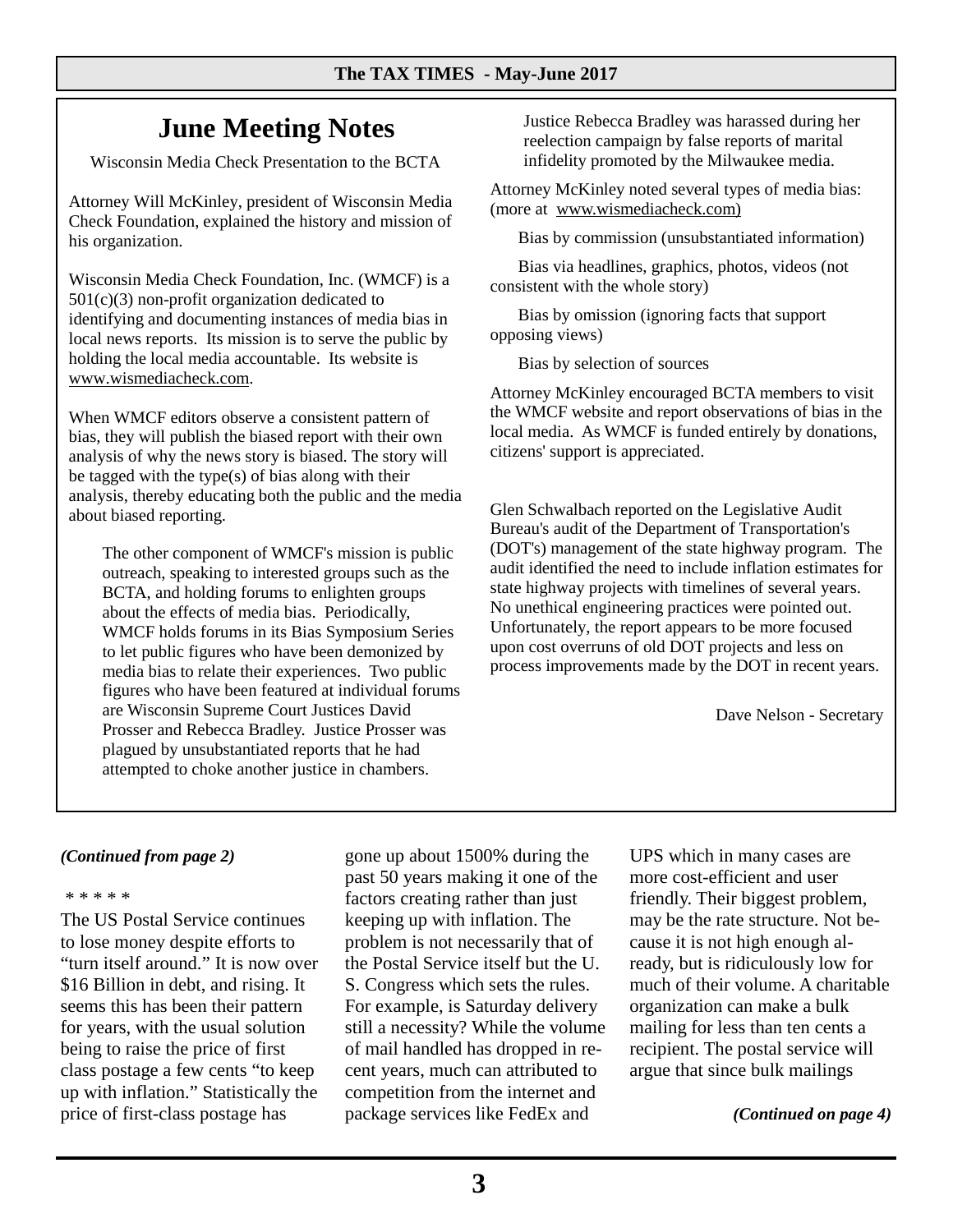## *(Continued from page 3)*

must be prepared and presented in a certain way to save them some work they offer special rates. All mail requires a minimum of handling and delivery expense regardless of how it is presented. We can understand special rates for large volume users and charities, but does that justify service at less than a forth of the cost to you or me to pay our bills or mail Christmas cards? We couldn't pin down the cost of political mailings, but assume it is low judging from the volume of requests many of us keep receiving, which may explain the reluctance of Congress to act. They are mostly asking for money so they can send out more letters asking for money. The bottom line is the Postal Service could perhaps take a better look at where their money comes and goes before canceling out their "Forever" stamp program.

\* \* \* \* \*

President Obama made an issue of closing the U.S. Military prison at Guantanamo Bay, Cuba. "National

## **NEW Meeting Location The Village Grille**

The BCTA has moved our monthly meetings to **The Village Grille** at the **corner of Hoffman and East River Drive,** Allouez. Our new location has no stairs or steps, convenient parking, and a room to better accommodate speakers and conversation. There will be three selections from which to choose lunch - each one will be priced at \$10 (including tip.) Lunch is at 12:00 noon with monthly speakers presenting at 12:30 pm.

Review" claims according to the Office of National Intelligence, of 700 detainees who were released, 18% were confirmed and 12% were suspected of having returned to Jihad mischief. Maybe we should have been giving them ankle bracelets before releasing them \* \* \* \* \*

A "study" by a Delaware based survey concluded that of 400 metropolitan areas in the country, Green Bay was the drunkest city. #1. Ten of the top twenty cities in the survey were from Wisconsin so we had some tough competition to receive the honor. Maybe it was all the publicity in the paper given the new brew-pubs in the Lambeau Field area that put us over the top. The criteria in these comparisons is always open to scrutiny, and most of us will agree that overall Green Bay has far more plus's than minus's that the surveys often manage to overlook. We'll drink to that. \* \* \* \* \*

Federal laws require that voting districts be uniform in regards to population, and reconfigured as

necessary from time to time. Ideally this would be by county or some geographic barrier or highway. Unfortunately the development of computers and availability of voting records has made it easier to establish voting districts generally favoring partisan politics over population in an election. This is referred to as Gerrymandering and has been going on for over 200 years in this country by the party is in power,. Wisconsin is behind in performing the process of redistricting, and it is another one of those things politicians don't like to talk about because it can be a messy process if the courts have to redraw the lines. \* \* \* \* \*

For years, downtown Green Bay has been seeking the catalyst to make it the true center of the city. Port Plaza Mall eliminated the old downtown many of us remember, and wasted millions of dollars spent by retailers and developers with its ultimate destruction. The Hotel Northland project holds promise if it ever gets finished. The several new apartments and office buildings are nice but do little to attract visitors. There are a number of smaller retailers, bars and restaurants along with city and county offices. Could it be that parking space and meters are the biggest part of the problem? To its credit, the city has built a number of parking garages in recent years. They serve to attract office workers and others who can reserve spaces on a long term basis, or others who can pay for the time they parked as they leave. The newer meters are expensive, with options on how long you want to park without risking an annoying fine. When visiting a city or county office it is often difficult to estimate the time it will take. A recent article disclosed total parking meter fines in Green Bay were about double the regular meter revenue. The questions are: Does the gross meter revenue cover the personnel costs to maintain and police the meters?, Does using

*(Continued on page 5)*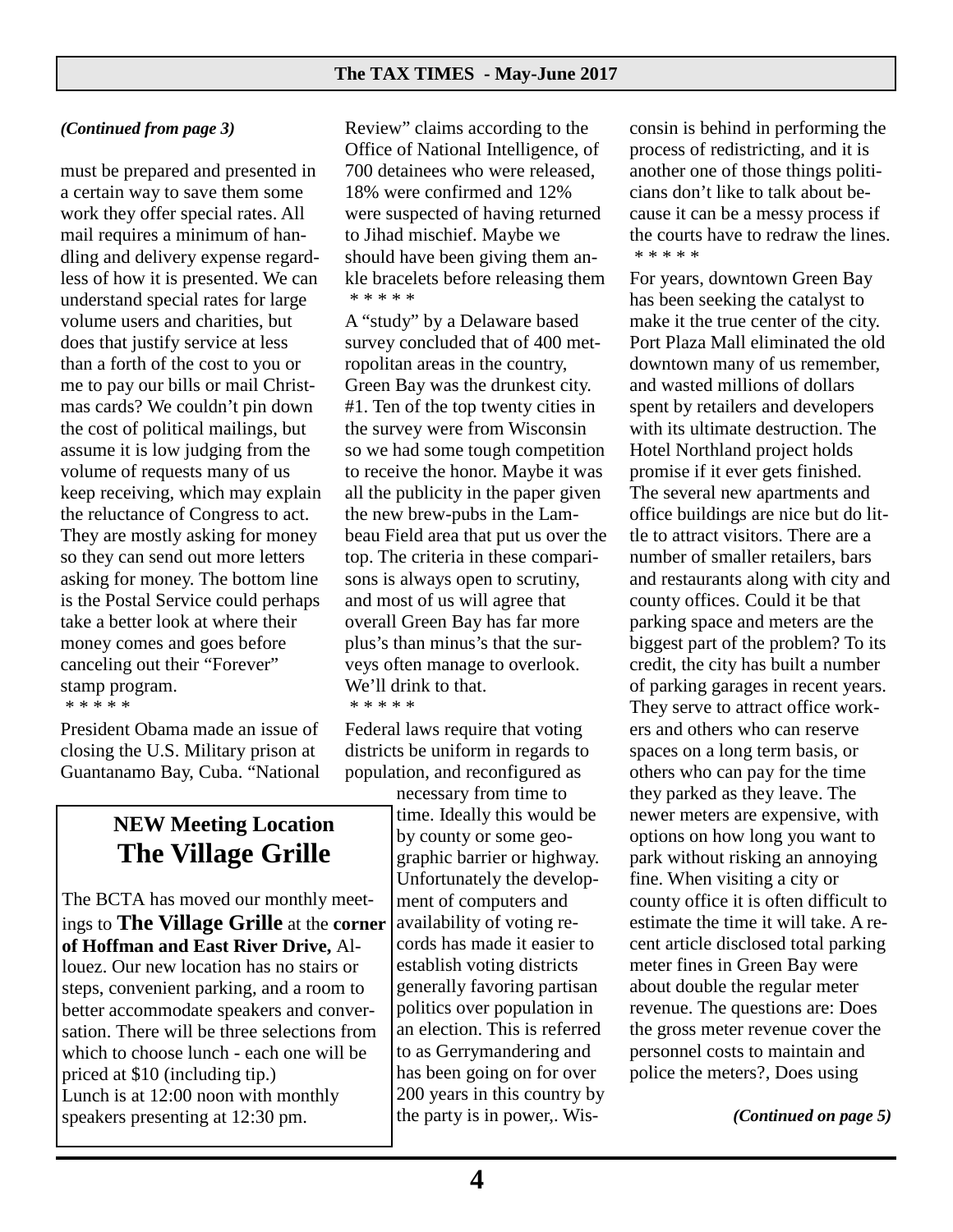## *(Continued from page 4)*

parking meter income and fines as a source of revenue have a negative effect on potential visitors to downtown?, and do downtown businesses feel the operation of the meters has a positive or negative effect and are there solutions they could propose? Most cities use parking meters, and we would bet there are other ideas out there to provide parking revenue and encourage business.

\* \* \* \* \*

Scientists have warned that an iceberg the size of the State of Delaware is about to break off of the Antarctica Continent. No telling of where it will float to, but it could raise the level of the world's oceans four inches by the time it has melted. Fortunately that may take a while.

\* \* \* \* \*

The cost to expand the capacity of the Brown County Jail by 180 inmates has now risen to \$22 Million. In previous years it had been noticed more people were being held in the jail while waiting for trial, but a shortage of personnel in District Attorneys offices throughout the state caused by state budget cuts was creating backlog problems. It's could be a matter of what's most cost efficient. More jail cells, more District Attorney, or do nothing at all while things get worse.

### \* \* \* \* \*

The people of every other country in the world must be wondering about the government we have, considering all of the things going on in Washington. Our media, still not accepting the results of the Presidential election seems united in giving a negative twist to most everything they report about the new administration, possibly forgetting that many people felt change was in order regardless of their political affiliation. Unfortunately we seem to be sidetracked and bogged down in the Washington Swamp with accusations, investigations, rumors, threats of impeachment, and anything else that serves no other purpose but to tarnish the integrity of our system of government and doing the job for which they were elected. While accusing the Russians of influencing the election may sound like another excuse for having lost, an avenue of dialogue between the countries would seem better most any time than open hostility. How can we expect to get along with the Russians or anyone else when our two main parties constantly sabotage each other and don't even seem to know the meaning of the word compromise? \* \* \* \* \*

You probably read about a St. Louis jury awarding a 67 year old woman \$110 Million against Healthcare Mfg. Johnson and

Articles and views appearing in the "TAX TIMES" do not necessarily represent the official position of the Brown County Taxpayers Association. We want to encourage discussion and input on current issues of taxpayer interest and invite your comments or articles suitable for future "TAX TIMEES." Please send them to the BCTA, P.O. Box 684, Green Bay, WI 54305-0684 or email BCTaxTimes@gmail.com

Johnson (JNJ) claiming she had contacted ovarian cancer from the use of their powder over 40 years. While we sympathize with the lady, and that JNJ may well have been to blame, this sounds like a classic abuse of our legal system. First, JNJ was probably targeted by a personal injury lawyer primarily because they have deep pockets. Their stock and business reputation is one of the best, and is the backbone of many retirement plans supporting millions of retirees. Even though they will likely file for a successful appeal, it is a travesty of justice when a slick lawyer can bring down such a giant. We mention this because one of the outstanding flaws with Obamacare is the absence of provisions limiting the amount on malpractice suits which may result from treatment. Presently, we understand malpractice insurance can cost physicians and other providers up to six figures a year, and is definitely a reason healthcare in general and specifically Obamacare is so expensive. We can agree that a person should be entitled to legal protection but they must assume some responsibility in taking care of themselves. \* \* \* \* \*

It has been a wet spring making it difficult for farmers to plant their crops, and we often have a hot, dry period before harvest time. Somehow things always work themselves out. Just wait and see. \* \* \* \* \*

President Trump set off a firestorm when he withdrew the U.S. from the Paris Climate Agreement.. It

*(Continued on page 6)*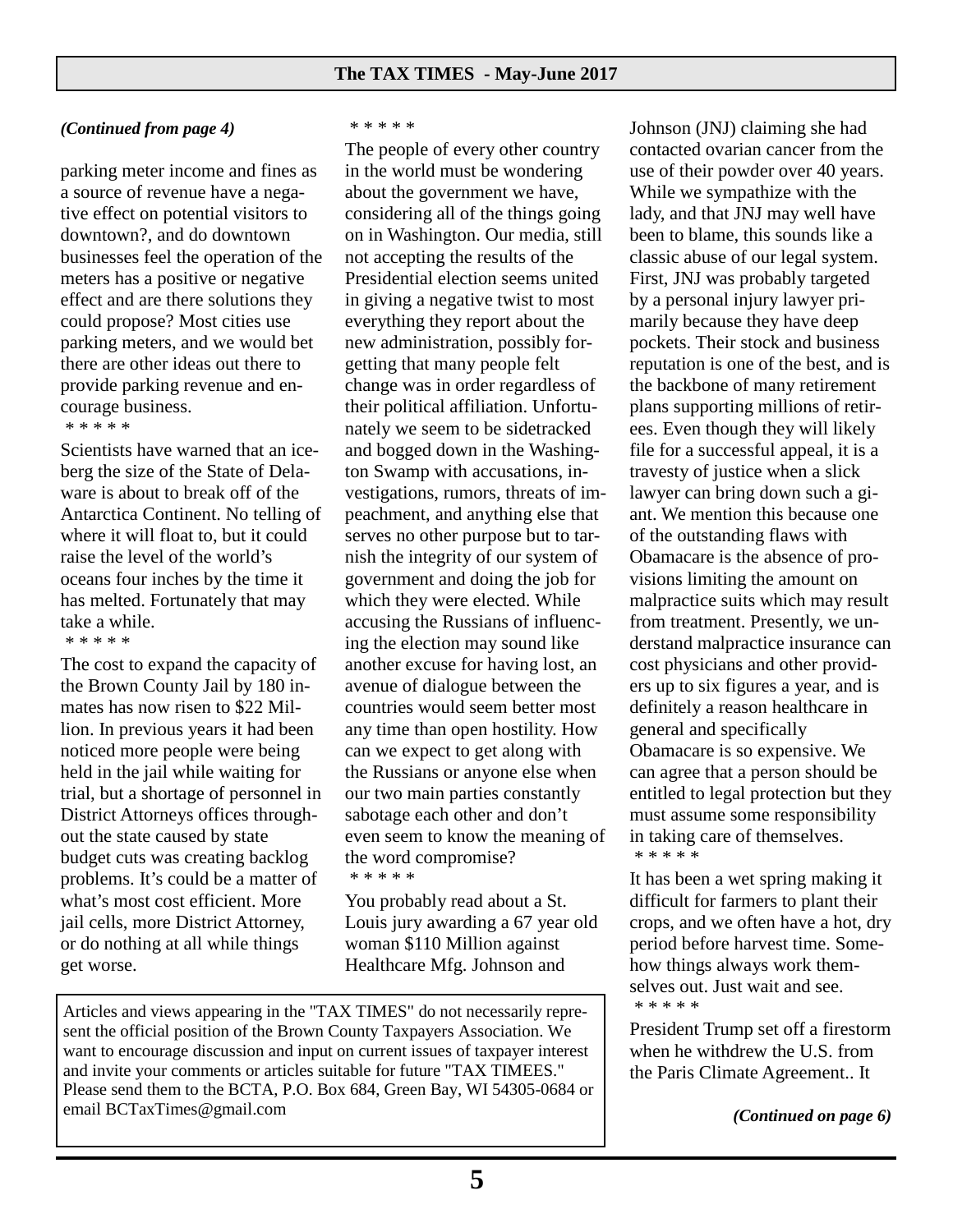## *(Continued from page 5)*

does not necessarily mean that our factories and power plants or those in China or India will return to billowing toxic smoke all over the place. Many if not most of the big polluters in the world have already cleaned up their acts, and the rest know who they are must cope with public opinion if they are a problem In the U.S. regulations were being imposed that were impractical or impossible to meet. We assume that technology will be developed to satisfy both environmental concerns and the economy but without government interference which we are sure was The President's intent. Two environmental related issues which seem to be entirely overlooked in our concern for clean air are #1: Many of the elemental metals and gases essential to industry are becoming scarce, and #2: What to do with all the waste, garbage, and rubble that is accumulating here and there. Landfills are getting full, while not everything is suitable for recycling. We have all heard of the huge masses of plastic waste, consisting of trillions of cups, straws, Bottles, fishing nets, etc., presumably from Asia. Now this stuff is starting to wash up and accumulate on the beaches of remote islands, causing wildlife problems. \* \* \* \* \*

If things go as planned, effective Jan. 1, 2018, Brown will no longer be one of the handful of Wisconsin Counties NOT Adding ,05% sales tax to purchases made by residents and visitors Some of you may recall that in 1983, we became the first county in the state to vote im-

posing the tax, shortly after the Legislature made it available on an optional basis for "property tax relief". Business people complained that being the only county with the state with the tax would leave them at a competitive disadvantage, the Legislature passed a law which allowed counties to change their minds which we did, and with the exception of the Lambeau Tax of 2001-2015 have gotten along well without it. That was then, and this is now. The term "property tax relief," only refers to the counties portion of your property tax bill, which in most cases is less than 20-25% of the total. However, at least in Wisconsin, counties are responsible for a large portion of the services which we expect and receive from our taxes. This includes county roads and parks, jails, libraries and museums, property and vital record keeping, the court system, and many, many others. The Brown County Taxpayers Association (BCTA) was formed largely in opposition to sales tax expansion and wasteful government spending. Our motto is "Promoting Fiscal Responsibility in Government." Consider the history of the sales tax in Wisconsin. It was first enacted in 1961 as a temporary tax of 3%, only to apply on sales of so-called luxury items such as automobiles, sporting goods, furniture, restaurant meals, soft drinks, candy and alcohol. It wasn't long before it went from 3 to 4%, and then 5%. The list of items subject to tax was expanded to cover almost everything we buy and the merchants discount for collecting the tax was cut from 2%

to 1/2% to squeeze out every last penny for the state. The sales tax had grown from "temporary" to the states second largest revenue producer, and now they are looking for more ways to pay for highways, prisons, schools, and the DNR. Once a tax is established, It will never go away. In Brown County a number of high profile projects, including the jail, libraries, museum, county roads, the old arena and expo center — all necessary to the quality of life in the community, sit on the drawing boards waiting for funding. While a sales tax can well help pay for these projects, there are negative aspects. We have been told that visitors to the county would pay a good portion of the tax, but the numbers simply do not add up. It takes 200 Million in sales to produce \$1 Million in revenue at .5% We live and shop here the year round. A penny here and a few cents there starts to add up. The extra tax on a \$30,000 automobile would be \$150. In the past we have compared counties that use the county sales tax with those that do not, and have concluded that property taxes were largely as high or higher in counties with the tax than those without, while county indebtedness was also just as high. In addition their residents had the sales tax to pay. in addition to the property tax. We are also told the tax in Brown County would sunset in six years. Mark your calendars for Dec. 31, 2023.

\* \* \* \* \*

As of this time, the state budget for coming years has not been fi-

*(Continued on page 7)*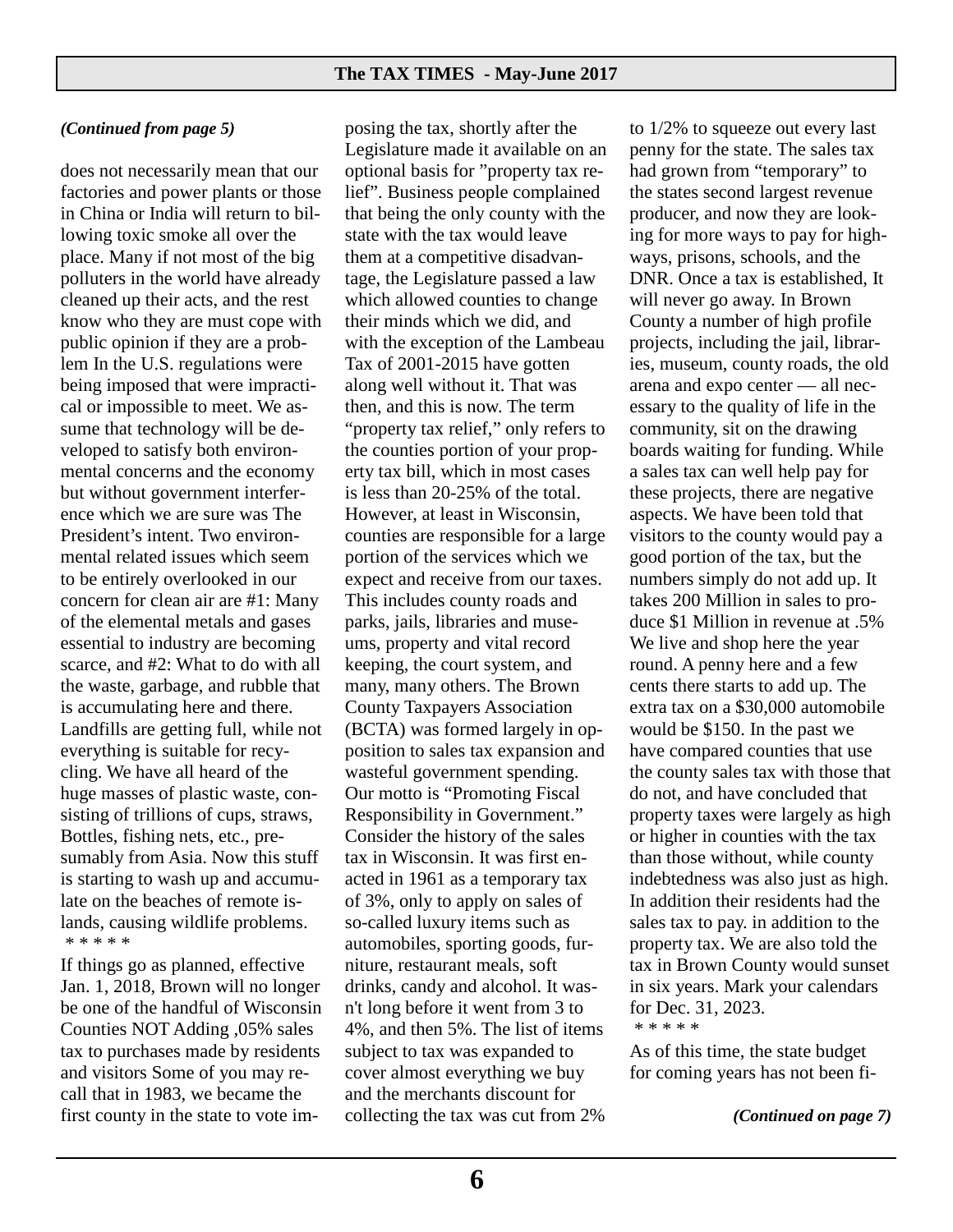## *(Continued from page 6)*

nalized. No department seems to be completely satisfied with what they get to spend. In particular for highway construction and education interests. The DNR is cutting some of its services and raising user fees at its facilities which they seem to do about every other year. The DOT claims they cannot keep up with construction and maintenance unless more funding is provided. Maybe the problem is frequent cost overruns are catching up with them.

\* \* \* \* \*

As usual, summer in Wisconsin is still road construction and repair time. While we don't question the need to make our roads better and safer, we sometimes wonder why it takes so long to complete and inconvenience everyone after the job has started. Are we being told things would go faster if we gave them more money? \* \* \* \* \*

The county board and city council have agreed to proceed on a expo center plan involving sales and room tax revenues. If all goes well, this should be a win-win for the area. What hasn't been made clear is exactly where is the \$93M going? We realize costs these days are high, but if taxpayers are paying for it, and then have to pay to use the facility, who gets the return on our investment? We are even being asked to pay for maintenance, which should come from user fees.

#### \* \* \* \* \*

We realize Obamacare has a wide appeal, but it also has a lot of flaws that will destroy it if sup-

porters expect it to be around for long. It was imposed upon the American people clandestinely without bipartisan support or for that matter, a mandate from the insurance or health care industry although it sets the rules for their operation, From the beginning critics claimed 20-25 million people would be left without insurance. Now that Republicans are trying to rewrite the plan, a different set of critics is warning us that 20-25 million people will left without insurance. Whether or not these are the same 20-25 million we certainly don't know except that it is obvious that a lot of rhetoric and emotion is being expanded by both Democrats. and Republicans. If they would only sit down together, forget about party politics for a few days, and examine all of the differences that have arisen, they might come up with a health care plan that is affordable and acceptable to insurers, employers, providers, the rich, the poor, the young, the elderly, and the U. S. Treasury. Let's not be in such a hurry and do it right this time. Amen.

\* \* \* \* \*

The first amendment to the U.S. Constitution established freedom of the press, no doubt one of greatest liberties we have as a nation. The same Constitution that established the rules of leadership for this nation, and the same press that is often accused as being biased in its reporting of government affairs. Webster's dictionary describes bias as "a personal and sometimes unreasoned judgment or prejudice." While bias may be difficult to describe or prove, the fact remains,

there are many ways of slanting an opinion towards the philosophy of the presenter with the bottom line being you can't believe everything you read or hear.

\* \* \* \*

 *"Things That Make Us Wonder," consists of taxpayer related thoughts that occur to us from daily news events. We use reliable, published information and statistics, Some items are unimportant and probably not worth commenting about while others could easily be expanded to full length feature articles worthy of future study and action to protect our interests as taxpayers. We try to cover a wide variety of subjects in limited space and perhaps put a different spin on items from what you read in the papers or see on TV. We acknowledge that some of the views and comments expressed in this column may be contrary to that of some of our readers. However, one of our purposes is to encourage debate, and we realize there are two sides to every question. Comments or suggestions are welcome for inclusion in future "TAX TIMES."*  Jim Frink - BCTA

"The American Republic will endure until the day Congress discovers that it can bribe the public with the public's money." . . . **Alexis de Tocqueville**